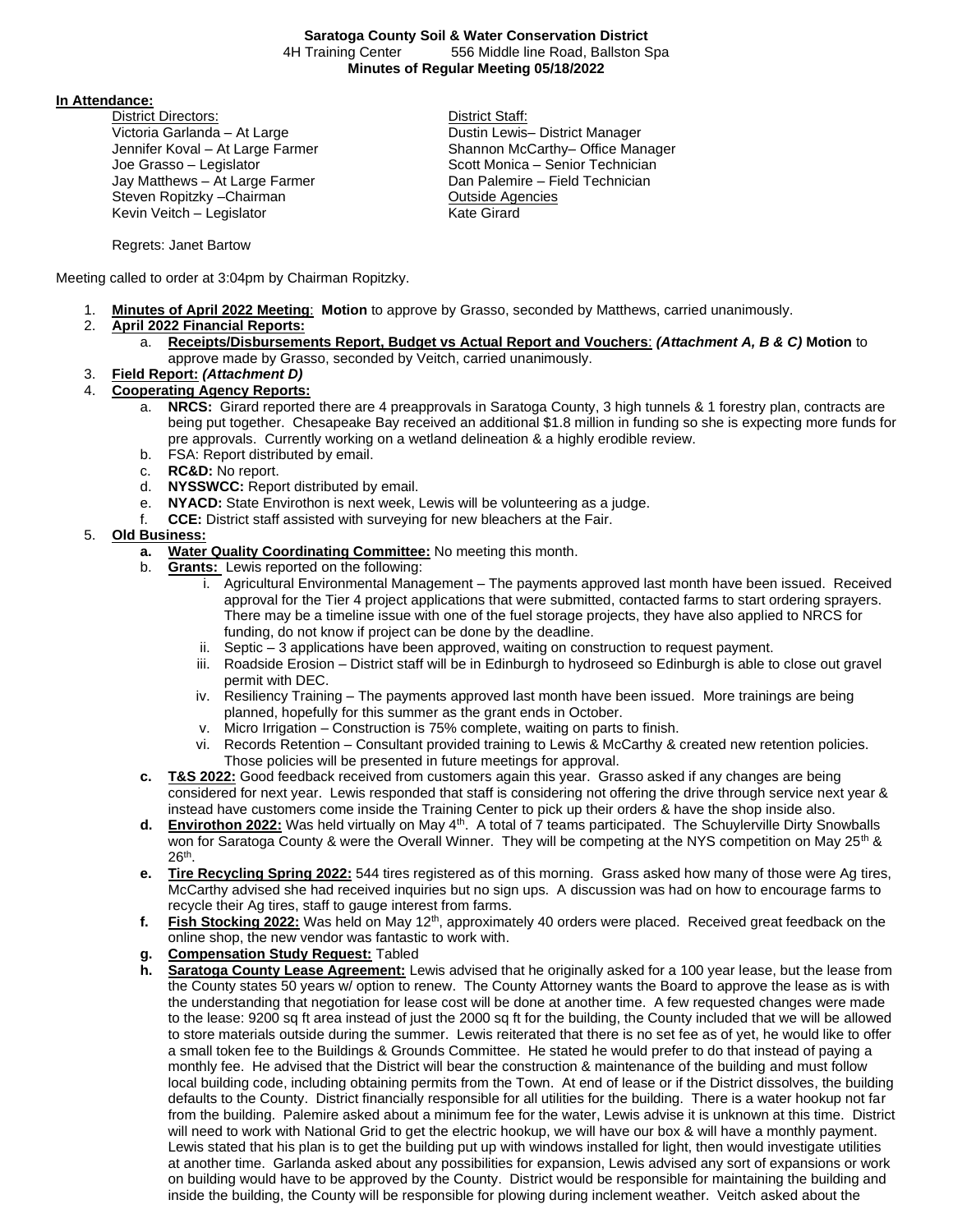possibility of exterior storage, Lewis advised the lease includes approval for storing hydro mulch outside. Veitch asked if there will be fencing around the perimeter of the building. Lewis advised there are no plans for fencing. Garlanda asked if there were plans for security lights and cameras. Lewis responded that he has not made any plans for security lights and cameras. He stated the area of the property is isolated and located up past the Animal Shelter. Grasso stated he felt that it should be stated in the lease that the dashed line on map is the leased area. He also asked if any bathrooms would be in the building. Lewis advised he would update the request for the lease and there are no plans for bathrooms in the building. Grasso asked if it should be considered to put in the lease that District will be charged County rate even if we are responsible for physical connection. Lewis stated he would add that to request of changes. Grasso commented that he would want a meter to measure against bills. Garlanda asked if a dry well was needed. Lewis replied that there is no need for a dry well, at most will be spraying equipment outside the building. Garlanda asked if any chemicals would be included in spraying the equipment. Lewis replied no chemicals were needed to spray off the equipment. Grasso asked if the snow plowing for the building could factor into cost of rent. Ropitzky stated he would like to push for no rent situation, we are improving their property as the building reverts to County at end of lease. A **motion** to approve continuing negotiations in good faith for the lease, with call outs on lease premises & a request for details on how District will be charged for water and the understanding that construction is to begin this summer was made by Koval, seconded by Garlanda, Grasso and Veitch abstained, all others vote aye, motion carried. Lewis explained he would like to set aside/reserve \$100k towards cost of the building, create a budget amendment add a line for Building Fund motion. A **motion** to set aside/reserve \$100k towards cost of the building, create a budget amendment add a line for Building Fund was made by Matthews, seconded by Koval, carried unanimously.

**i. Office Staffing:** Discussion was held regarding an employee returning to the office. A **motion** was made to enter into Executive Session for the purpose of discussing the health/medical of a current employee was made at 4:14pm by Grasso, second by Veitch, carried unanimously. A **motion** was made to come out of Executive Session by Grasso, second by Veitch, carried unanimously.

#### 6. **New Business:**

a. **ESC Training:** Lewis advised that the District will be holding a 4 hour training session on June  $27<sup>th</sup>$  and is in discussion with National Grid to hold several training sessions for them this summer.

## **7. Other Business:**

- **8. Correspondence:** *(Attachment E)*
- 9. **Next Meeting Date and Adjournment**: The next meeting is scheduled for Wednesday, June 15, 2022 at 3:00pm. Meeting adjourned by Chairman at 4:40pm.

Respectfully submitted:

Shannon J. McCarthy, Secretary Steve Ropitzky – Chairman

### **ATTACHMENT A:**

| Saratoga County SWCD                  |                                                                 |                   |             |                                           |                     |                 |  |  |
|---------------------------------------|-----------------------------------------------------------------|-------------------|-------------|-------------------------------------------|---------------------|-----------------|--|--|
| Receipts and Disbursements            |                                                                 |                   |             |                                           |                     |                 |  |  |
|                                       |                                                                 | <b>APRIL 2022</b> |             |                                           |                     |                 |  |  |
|                                       |                                                                 |                   |             |                                           |                     |                 |  |  |
|                                       | Operations<br>(Checking/Money<br>Market/Accrued<br>Liabilities) | Petty<br>Cash     | <b>WQCC</b> | Envirothon                                | Roadside<br>Erosion | AEM<br>Projects |  |  |
| BOOK BALANCE as of 03/31/2022         | \$375,854.17                                                    | \$100.00          | \$4,082.53  | \$3,256.90                                | \$5,520.44          | \$70,123.32     |  |  |
|                                       |                                                                 |                   |             |                                           |                     |                 |  |  |
| <b>RECEIPTS</b>                       |                                                                 |                   |             |                                           |                     |                 |  |  |
| District Tree & Shrub Program         | \$2,044.02                                                      |                   |             |                                           |                     |                 |  |  |
| Fish Stocking Program Sales           | \$2,391.33                                                      |                   |             |                                           |                     |                 |  |  |
| Interest                              | \$11.94                                                         |                   |             | \$0.08                                    |                     | \$1.67          |  |  |
| <b>Bird/Bat Item Sales</b>            | \$207.39                                                        |                   |             |                                           |                     |                 |  |  |
| Ag Value - Soil Group Worksheet       | \$40.00                                                         |                   |             |                                           |                     |                 |  |  |
| <b>RC&amp;D Time Reimbursements</b>   | \$753.75                                                        |                   |             |                                           |                     |                 |  |  |
| 4 Hour Training Fees                  | \$1,650.00                                                      |                   |             |                                           |                     |                 |  |  |
| <b>State Reimbursements</b>           | \$25,668.00                                                     |                   |             |                                           |                     |                 |  |  |
| Sales Tax Received                    | \$129.26                                                        |                   |             |                                           |                     |                 |  |  |
| <b>TOTAL RECEIPTS</b>                 | \$32,895.69                                                     | \$0.00            | \$0.00      | \$0.08                                    | \$0.00              | \$1.67          |  |  |
|                                       |                                                                 |                   |             |                                           |                     |                 |  |  |
| <b>DISBURSEMENTS</b>                  |                                                                 |                   |             |                                           |                     |                 |  |  |
| Office Manager                        | \$3,211.60                                                      |                   |             |                                           |                     |                 |  |  |
| District Manager                      | \$5,414.40                                                      |                   |             |                                           |                     |                 |  |  |
| Technician(s)                         | \$7,428.40                                                      |                   |             |                                           |                     |                 |  |  |
| Motor Vehicle Equipment               | \$47,652.50                                                     |                   |             |                                           |                     |                 |  |  |
| Payments to Cooperators & Others      | \$8,798.00                                                      |                   | \$600.00    |                                           |                     | \$70,072.81     |  |  |
| <b>District Trees Expenses</b>        | (\$242.13)                                                      |                   |             |                                           |                     |                 |  |  |
| <b>Conservation Practice Supplies</b> | \$101.75                                                        |                   |             |                                           |                     |                 |  |  |
| Employees Travel/Training             | \$42.12                                                         |                   |             |                                           |                     |                 |  |  |
| Telephone/Internet                    | \$120.00                                                        |                   |             |                                           |                     |                 |  |  |
| Office Supplies                       | \$17.12                                                         |                   |             |                                           |                     |                 |  |  |
| Workers' Comp & Disability Insurance  | \$31.14                                                         |                   |             |                                           |                     |                 |  |  |
| <b>State Fair</b>                     | \$100.00                                                        |                   |             |                                           |                     |                 |  |  |
| Postage                               | \$4.24                                                          |                   |             |                                           |                     |                 |  |  |
| Bank/Credit Card Fees                 | \$152.83                                                        |                   |             |                                           |                     |                 |  |  |
| Gas & Oil                             | \$275.67                                                        |                   |             |                                           |                     |                 |  |  |
| Health/Dental Insurance               | \$4,781.74                                                      |                   |             |                                           |                     |                 |  |  |
| Employer Share FICA/Medicare          | \$1,163.59                                                      |                   |             |                                           |                     |                 |  |  |
| <b>TOTAL DISBURSEMENTS</b>            | \$79,052.97                                                     | \$0.00            | \$600.00    | \$0.00                                    | \$0.00              | \$70,072.81     |  |  |
|                                       |                                                                 |                   |             |                                           |                     |                 |  |  |
| BOOK BALANCE as of 04/30/2022         | \$329.696.89                                                    |                   |             | \$100.00 \$3.482.53 \$3.256.98 \$5.520.44 |                     | \$52.18         |  |  |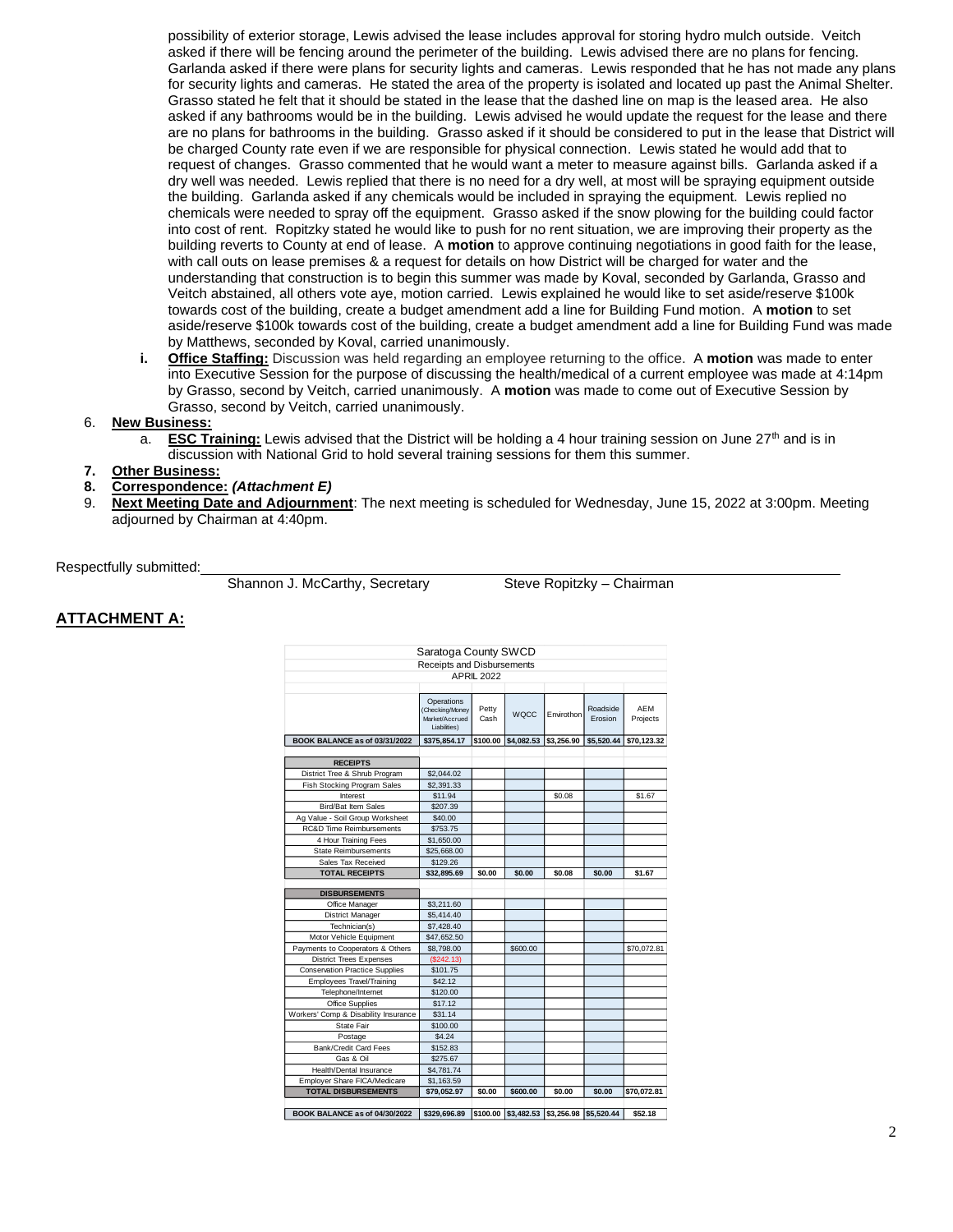## **ATTACHMENT B: ATTACHMENT C:**

|                                            | <b>BUDGET TO ACTUAL REPORT</b> |                |                       |  |  |  |  |  |
|--------------------------------------------|--------------------------------|----------------|-----------------------|--|--|--|--|--|
|                                            | <b>APRIL 2022</b>              | <b>ACTUAL</b>  | <b>ACTUAL</b>         |  |  |  |  |  |
| <b>RECEIPTS</b>                            | BUDGET 2022                    | APR 2022       | <b>JAN - APR 2022</b> |  |  |  |  |  |
| District Tree & Shrub Program              | \$37,500.00                    | \$2,044.02     | \$28,532.18           |  |  |  |  |  |
| <b>Fish Stocking Program Sales</b>         | \$3,000.00                     | \$2,391.33     | \$4,402.92            |  |  |  |  |  |
| <b>Tire Recycling Program</b>              | \$4,000.00                     |                | \$0.00                |  |  |  |  |  |
| No Till Drill Rental Program               | \$4,250.00                     |                | \$660.00              |  |  |  |  |  |
| 4 Hour ESC Training Program                | \$6,000.00                     | \$1,650.00     | \$3,525.00            |  |  |  |  |  |
| Interest                                   | \$90.00                        | \$11.94        | \$24.49               |  |  |  |  |  |
| <b>Bird/Bat Sales</b>                      | \$3,000.00                     | \$207.39       | \$1,250.85            |  |  |  |  |  |
| Sale of Equipment                          | \$35,000.00                    |                | \$0.00                |  |  |  |  |  |
| <b>Gifts and Donations</b>                 | \$0.00                         |                | \$150.00              |  |  |  |  |  |
| Ag Value - Soil Group Worksheet            | \$1,500.00                     | \$40.00        | \$1,680.00            |  |  |  |  |  |
| Sales Tax Credit                           | \$35.00                        |                | \$0.00                |  |  |  |  |  |
| County Appropriation                       | \$132,160,30                   |                | \$33,040.08           |  |  |  |  |  |
| <b>State Grants</b>                        | \$10,000.00                    |                | \$0.00                |  |  |  |  |  |
| <b>State Reimbursements</b>                | \$208,874.08                   | \$25,668.00    | \$225,683.26          |  |  |  |  |  |
| Federal Grants/Reimbursements              | \$0.00                         |                | \$0.00                |  |  |  |  |  |
| Grants not State or Federal                | \$0.00                         |                | \$0.00                |  |  |  |  |  |
| <b>MOUs</b><br>RC&D Time Reimbursement     | \$0.00<br>\$550.00             | \$753.75       | \$0.00<br>\$753.75    |  |  |  |  |  |
| Sales Tax Received                         | \$1,200.00                     | \$129.26       | \$464.80              |  |  |  |  |  |
| Other                                      | \$0.00                         |                | \$0.00                |  |  |  |  |  |
| Fund Balance Transfer                      | \$32,603.82                    |                | \$0.00                |  |  |  |  |  |
| <b>TOTAL RECEIPTS</b>                      | \$479,763.20                   | \$32,895.69    | \$300,167.33          |  |  |  |  |  |
|                                            |                                |                |                       |  |  |  |  |  |
|                                            |                                | <b>ACTUAL</b>  | <b>ACTUAL</b>         |  |  |  |  |  |
| <b>DISBURSEMENTS</b>                       | BUDGET 2022                    | APR 2022       | <b>JAN - APR 2022</b> |  |  |  |  |  |
| Directors Per Diem for Meetings            | \$1,200.00                     |                | \$300.00              |  |  |  |  |  |
| Office Manager                             | \$41,911.38                    | \$3,211.60     | \$12,043.50           |  |  |  |  |  |
| <b>District Manager</b>                    | \$70,657.92                    | \$5,414.40     | \$20,304.00           |  |  |  |  |  |
| Field Technician (Senior)                  | \$53,037.81                    | \$4,111.80     | \$15,419.25           |  |  |  |  |  |
| Field Technician                           | \$43.281.63                    | \$3.316.60     | \$12,437.25           |  |  |  |  |  |
| Field Intern                               | \$0.00                         |                | \$0.00                |  |  |  |  |  |
| Fumiture and Fixtures                      | \$0.00                         |                | \$0.00                |  |  |  |  |  |
| Office Equipment                           | \$1,000.00                     |                | \$38.48               |  |  |  |  |  |
| Motor Vehicle Equipment                    | \$77,834.12                    | \$47,652.50    | \$47,652.50           |  |  |  |  |  |
| Field Equipment / Supplies                 | \$500.00                       |                | \$0.00                |  |  |  |  |  |
| <b>District Trees Expenses</b>             | \$28,000.00                    | (S242.13)      | \$18,398.75           |  |  |  |  |  |
| Fish & Pond Stocking                       | \$2,000.00                     |                | \$0.00                |  |  |  |  |  |
| <b>Conservation Practice Supplies</b>      | \$2,439.27                     | \$101.75       | \$741.74              |  |  |  |  |  |
| WQCC                                       | \$0.00                         |                | \$0.00                |  |  |  |  |  |
| Directors Travel/Training                  | \$500.00                       |                | \$57.57               |  |  |  |  |  |
| Employees Travel/Training                  | \$2,500.00                     | \$42.12        | \$323.12              |  |  |  |  |  |
| Telephone/Internet                         | \$3,060.00                     | \$120.00       | \$557.71              |  |  |  |  |  |
| Office Supplies                            | \$2,500.00                     | \$17.12        | \$984.10              |  |  |  |  |  |
| <b>Meeting Expenses</b>                    | \$500.00                       |                | \$0.00                |  |  |  |  |  |
| <b>Educational Expenses</b>                | \$500.00                       |                | \$20.00               |  |  |  |  |  |
| Auto/Field/Liability Insurance             | \$4,800.00                     |                | \$4,586.16            |  |  |  |  |  |
| Workers' Compensation/Disability Insurance | \$3,000.00                     | \$31.14        | \$2,843.57            |  |  |  |  |  |
| State, National Dues<br>State Fair         | \$0.00<br>\$100.00             | \$100.00       | \$0.00<br>\$100.00    |  |  |  |  |  |
| Postage                                    | \$200.00                       | \$4.24         | \$114.25              |  |  |  |  |  |
| Bird Item Expenses                         | \$1,500.00                     |                | \$0.00                |  |  |  |  |  |
| Bank/Credit Card Fees                      | \$1,000.00                     | \$152.83       | \$1,317.82            |  |  |  |  |  |
| Part C Project Materials                   | \$20,000.00                    |                | \$1,027.76            |  |  |  |  |  |
| 4 Hour Training Expense                    | \$500.00                       |                | \$523.70              |  |  |  |  |  |
| Repairs to Truck & Field Equipment         | \$300.00                       |                | \$0.00                |  |  |  |  |  |
| Gas & Oil                                  | \$1,500.00                     | \$275.67       | \$1,521.33            |  |  |  |  |  |
| Health/Dental Insurance                    | \$60,441.07                    | \$4.781.74     | \$19,126.96           |  |  |  |  |  |
| <b>Retirement Benefits</b>                 | \$38,000.00                    |                | \$32,141.00           |  |  |  |  |  |
| Employer Share FICA/Medicare               | \$16,000.00                    | \$1,163.59     | \$4,370.34            |  |  |  |  |  |
| Sales Tax Disbursement                     | \$1,000.00                     |                | \$560.59              |  |  |  |  |  |
| Records Retention Grant                    | \$0.00                         |                | \$6,115.56            |  |  |  |  |  |
| Other                                      | \$0.00                         | \$8,798.00     | \$8,798.00            |  |  |  |  |  |
| <b>TOTAL DISBURSEMENTS</b>                 | \$479,763.20                   | \$79,052.97    | \$212,425.01          |  |  |  |  |  |
|                                            |                                |                |                       |  |  |  |  |  |
| <b>NET TOTAL</b>                           | \$0.00                         | (\$46, 157.28) | \$87,742.32           |  |  |  |  |  |

| <b>2022 MEETING VOUCHERS - MAY</b>          |                                         |                                  |                                                         |             |                                 |                  |               |                |
|---------------------------------------------|-----------------------------------------|----------------------------------|---------------------------------------------------------|-------------|---------------------------------|------------------|---------------|----------------|
|                                             |                                         |                                  |                                                         |             |                                 |                  |               |                |
| <b>ACCOUNT</b>                              | #<br><b>PAYEE</b><br><b>EXPLANATION</b> |                                  |                                                         |             | <b>AMOUNT DATE PAID CHECK #</b> |                  | <b>AMOUNT</b> | <b>BALANCE</b> |
|                                             |                                         |                                  |                                                         |             |                                 |                  | PAID          | <b>DUE</b>     |
| General                                     | 50                                      | lim Smith                        | <b>Bluebird/Bat Houses</b>                              | \$897.00    | 05/19/22                        | 10392            | \$897.00      | \$0.00         |
| General                                     | 51                                      | <b>Blueshield of NENY</b>        | Health/Dental: May 2022                                 | \$5,625.56  | 05/10/22                        | 10378            | \$5.625.56    | \$0.00         |
| General                                     | 52                                      | <b>NYALGRO</b>                   | 2021 Annual Conference Fee                              | \$170.40    | 05/19/22                        | 10387            | \$170.40      | \$0.00         |
| General                                     | 53                                      | Curtis Lumber                    | Part C Materials                                        | \$56.65     | 05/19/22                        | 10381            | \$56.65       | \$0.00         |
| General                                     | 54                                      | <b>NAPA</b>                      | Part C Materials                                        | \$81.01     | 05/19/22                        | 10386            | \$81.01       | \$0.00         |
| General                                     | 55                                      | De Lage Financials               | Copier Lease: May 2022                                  | \$125.00    | 05/19/22                        | 10382            | \$125.00      | \$0.00         |
| General                                     | 56                                      | Fish Haven Farm                  | 2022 Fish Stocking Order                                | \$3,281.88  | 05/19/22                        | 10384            | \$3,281.88    | \$0.00         |
| General                                     | 57                                      | Valley Green                     | Part C Materials                                        | \$3,380,00  | 05/19/22                        | 10393            | \$3,380.00    | \$0.00         |
| Roadside                                    | 58                                      | <b>Fulton County SWCD</b>        | <b>Roadside Frosion Grant Reimbursement</b>             | \$15,840.00 | 05/19/22                        | 110              | \$15,840.00   | \$0.00         |
| General                                     | 59                                      | EJ Prescott                      | Part C Materials                                        | \$1,862.50  | 05/19/22                        | 10383            | \$1,862.50    | \$0.00         |
| General                                     | 60                                      | Saratoga County Gas Account      | Diesel: April 2022                                      | \$9.89      | 05/19/22                        | 10390            | \$9.89        | \$0.00         |
| General                                     | 61                                      | Bank of America (Dustin's Card)  | Intuit Renewal, Monthly Payroll Fee, Part C, Envirothon | \$418.19    | 05/19/22                        | 10389            | \$418.19      | \$0.00         |
| Envirothon                                  | 62                                      | <b>NYSCDFA</b>                   | 2022 Envirothon Registration                            | \$550.00    | 05/19/22                        | 10388            | \$550.00      | \$0.00         |
| General                                     | 63                                      | <b>Fulton County SWCD</b>        | T&S Pick Up Expenses                                    | \$172.88    | 05/19/22                        | 10385            | \$172.88      | \$0.00         |
| General                                     | 64                                      | Saratoga County General Services | Postage                                                 | \$6.27      | 05/19/22                        | 10391            | \$6.27        | \$0.00         |
|                                             |                                         |                                  | <b>TOTAL VOUCHERS</b>                                   | \$32,477.23 |                                 | <b>TOTAL DUE</b> |               | \$0.00         |
|                                             |                                         |                                  |                                                         |             |                                 |                  |               |                |
| Bills to be Paid Before Next Board Meeting: |                                         |                                  |                                                         |             |                                 |                  |               |                |
|                                             |                                         |                                  |                                                         |             |                                 |                  |               |                |
| General                                     |                                         | <b>Blue Shield of NENY</b>       | Health Insurance - June 2022                            | \$5.625.56  |                                 |                  |               |                |
|                                             |                                         |                                  |                                                         |             |                                 |                  |               |                |
|                                             |                                         | <b>TOTAL</b>                     |                                                         | \$5,625.56  |                                 |                  |               |                |

**ATTACHMENT D:**

May 2022 Field Report

- ? Hydro seed Town of Wilton
- ? Field tile Szurick (Charlton)
- ? Field tile Bowman (Clifton Park)
- ? Field tile Holbrook (Charlton)
- ? Pond site visit Snyder (Charlton)
- ? Field tile Mancini (Charlton)
- ? No-till setup for Donnan (Galway)
- ? No-till setup for Smith (Galway)
- ? Seed delivery for hydroseeder
- ? Fish Stocking
- ? Saratoga Highway drainage history request (Saratoga)
- ? PRISM meeting to develop new five year plan
- ? Spiedel Drainage site visit (Northumberland)
- ? Tree and shrub sale